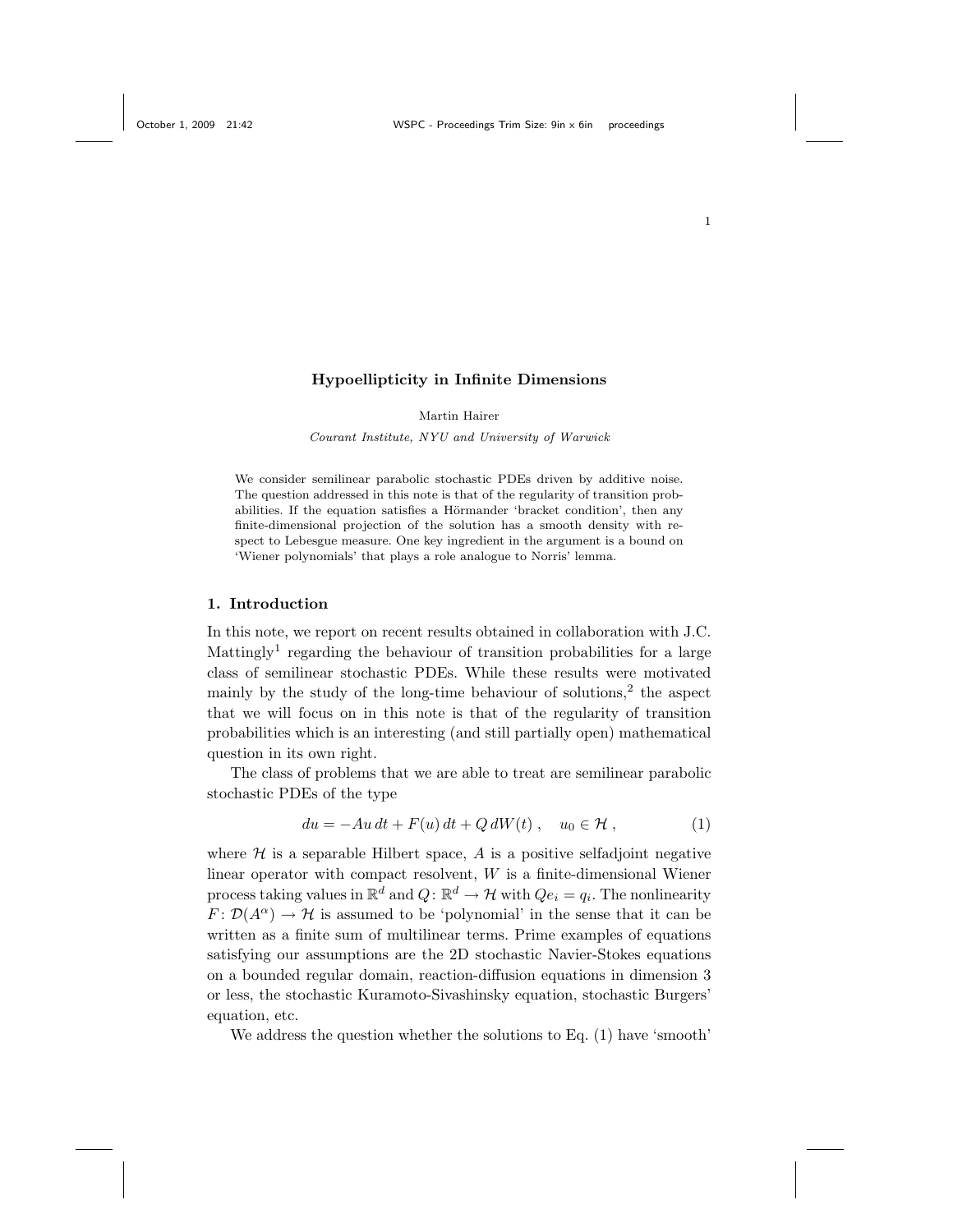transition probabilities. For finite-dimensional SDEs, the meaning of this question is clear: do the transition probabilities have a  $\mathcal{C}^{\infty}$  density with respect to Lebesgue measure? In the infinite-dimensional case, it is much less clear what we mean by 'smooth' since there is no natural reference measure. In the special case where W is a cylindrical Wiener process on  $\mathcal H$ and Q is 'large' (either with bounded inverse or comparable to some inverse power of A), it is often possible<sup>3–5</sup> to show that the transition probabilities have a density with respect to the Gaussian measure which is invariant for the linearised equation (i.e. the same equation with  $F = 0$ ) and that this density is well-behaved. However, we are interested in the case where Q has finite-dimensional range, so that these arguments certainly do not apply. The next best notion of smoothness is then the following:

Question 1.1. Given  $N > 0$  and an orthonormal projection  $\Pi: \mathcal{H} \to \mathbb{R}^N$ , does the law of  $\Pi u(t)$  have a  $\mathcal{C}^{\infty}$  density with respect to Lebesgue measure on  $\mathbb{R}^N$ ?

In the finite-dimensional case, Question 1.1 was answered successfully by Hörmander's celebrated 'sums of squares' theorem: $6,7$ 

**Theorem 1.1.** Consider a collection  ${V_i}_{i=0}^d$  of smooth vector fields on an n-dimensional compact manifold M and consider the Stratonovich SDE

$$
dx = V_0(x) dt + \sum_{i=1}^{d} V_i(x) \circ dW_i(t) . \qquad (2)
$$

Then, if the Lie algebra generated by  $\partial_t + V_0$  and  $\{V_i\}_{i=1}^d$  spans the tangent space of  $\mathbb{R}\times\mathcal{M}$  at every point, the law of the solutions to Eq. (2) has a  $\mathcal{C}^{\infty}$ density with respect to the volume measure on M.

It turns out that a similar result still holds in the context of Eq. (1). Of course, the first question that needs consideration is that of the definition of the 'Lie brackets' between the 'drift vector field'  $-A+F$  and the 'diffusion vector fields'  $q_i$ . If  $G_1$  is a symmetric k-multilinear map and  $G_2$  is a symmetric  $\ell$ -multilinear map, we can define a symmetric  $k + \ell - 1$ -multilinear map  $[G_1, G_2]$  by

$$
[G_1, G_2](u) = \ell G_2(u, \ldots, u, G_1(u)) - k G_1(u, \ldots, u, G_2(u)), \qquad (3)
$$

for every u such that the right hand side makes sense. (The case  $k = 0$  where  $G_1$  is equal to some constant element in  $H$  is included.) The problem of course is that since  $A$  and  $F$  are unbounded operators in general, the domain of definition of iterated Lie brackets can rapidly shrink. We therefore need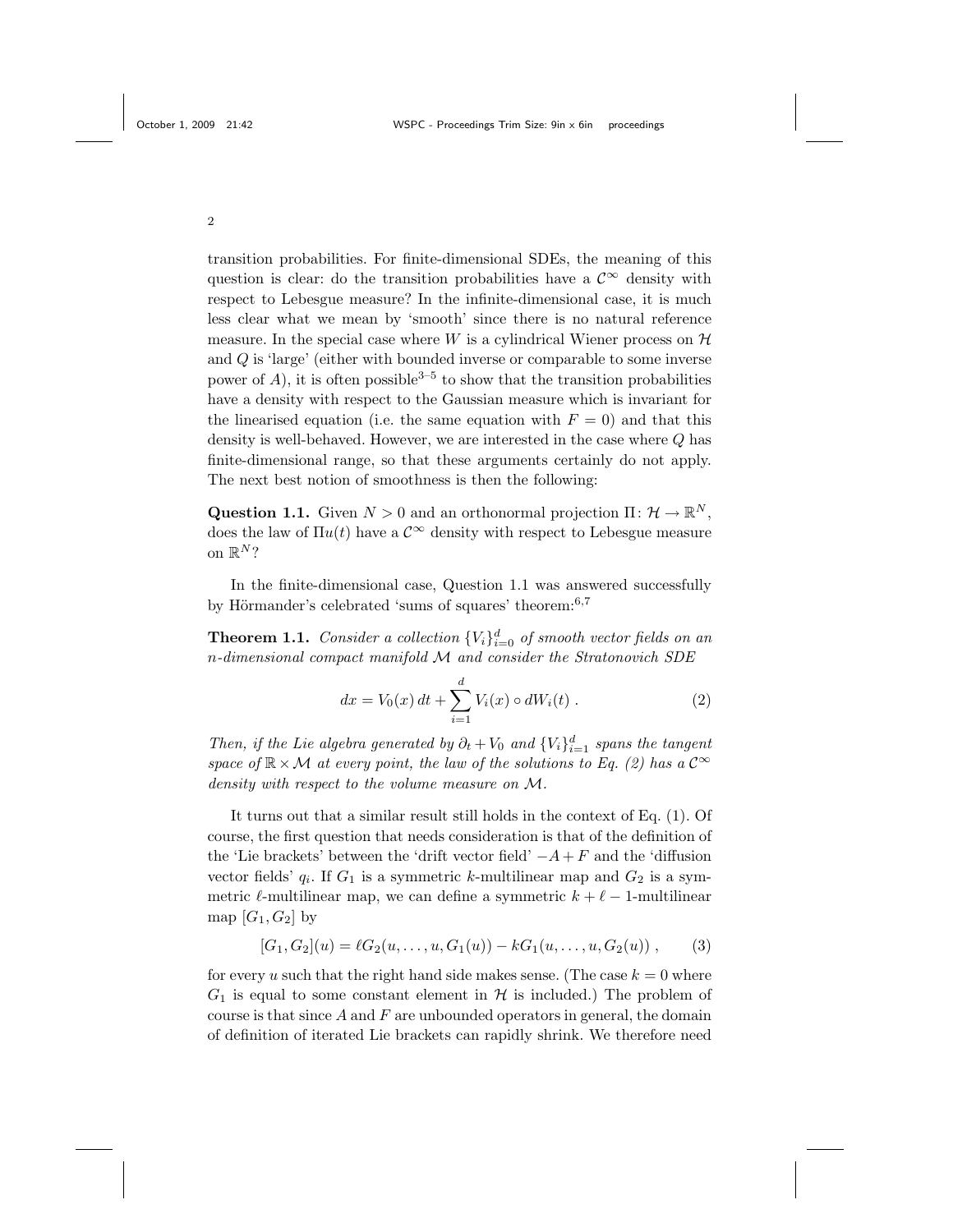to introduce a notion of an 'admissible' Lie bracket as being one which is still defined on  $\mathcal{D}(A^{\beta})$  for a sufficiently low value of  $\beta$ . The precise definition depends on the details of the equation and can be found in.<sup>1</sup>

Note that these definitions do indeed boil down to the usual Lie brackets between vector fields with polynomial coefficients when  $H$  is finitedimensional. Note also that the  $k$ -th iterated Lie bracket of a  $k$ -multilinear map with constant elements is again a constant element. In particular, if we look at the iterated Lie brackets between  $-A+F$  and the  $q_i$ , many will consist of constant elements of  $H$ . With these notions in place, our main result can be formulated as:

**Theorem 1.2.** In the context of Eq. (1), consider the collection  $\Lambda \subset \mathcal{H}$ of all constant elements among the admissible iterated Lie brackets between the drift  $-A + F$  and the constant elements  $q_i$ . (The drift is allowed to appear multiple times, so that  $\Lambda$  is countably infinite in general.) Then, if  $F$  is sufficiently regular and the solutions to Eq. (1) are well-behaved, Question 1.1 has a positive answer, provided that the linear span of  $\Lambda$  is dense in H.

Remark 1.1. It seems that the first result on the regularity of finitedimensional projections for infinite-dimensional systems under Hörmandertype assumptions was obtained in the linear case by Ocone.<sup>8</sup> These techniques were later extended by Baudoin and Teichmann.<sup>9</sup> However, both of these works required the equation to generate a flow, rather than a semiflow, thus excluding parabolic PDEs. The first regularity result of this type for parabolic SPDEs was obtained by Mattingly and Pardoux<sup>10</sup> for the particular setting of the 2D stochastic Navier-Stokes equations. Finally, the existence of densities (but not their regularity) was first obtained in a setting similar to ours by Bakhtin and Mattingly.<sup>11</sup>

Remark 1.2. One can deal with the case where the non-constant Lie brackets are also included in  $\Lambda$ . In this case, we obtain a collection  $\Lambda(u)$ for every  $u \in \mathcal{H}$  and we need some weak form of uniformity of this density. However, in most interesting examples of the form  $(1)$ , it is known<sup>12,13</sup> that considering the non-constant Lie brackets does not provide more information.

The remainder of this note is devoted to a short explanation of some aspects of the proof of Theorem 1.2.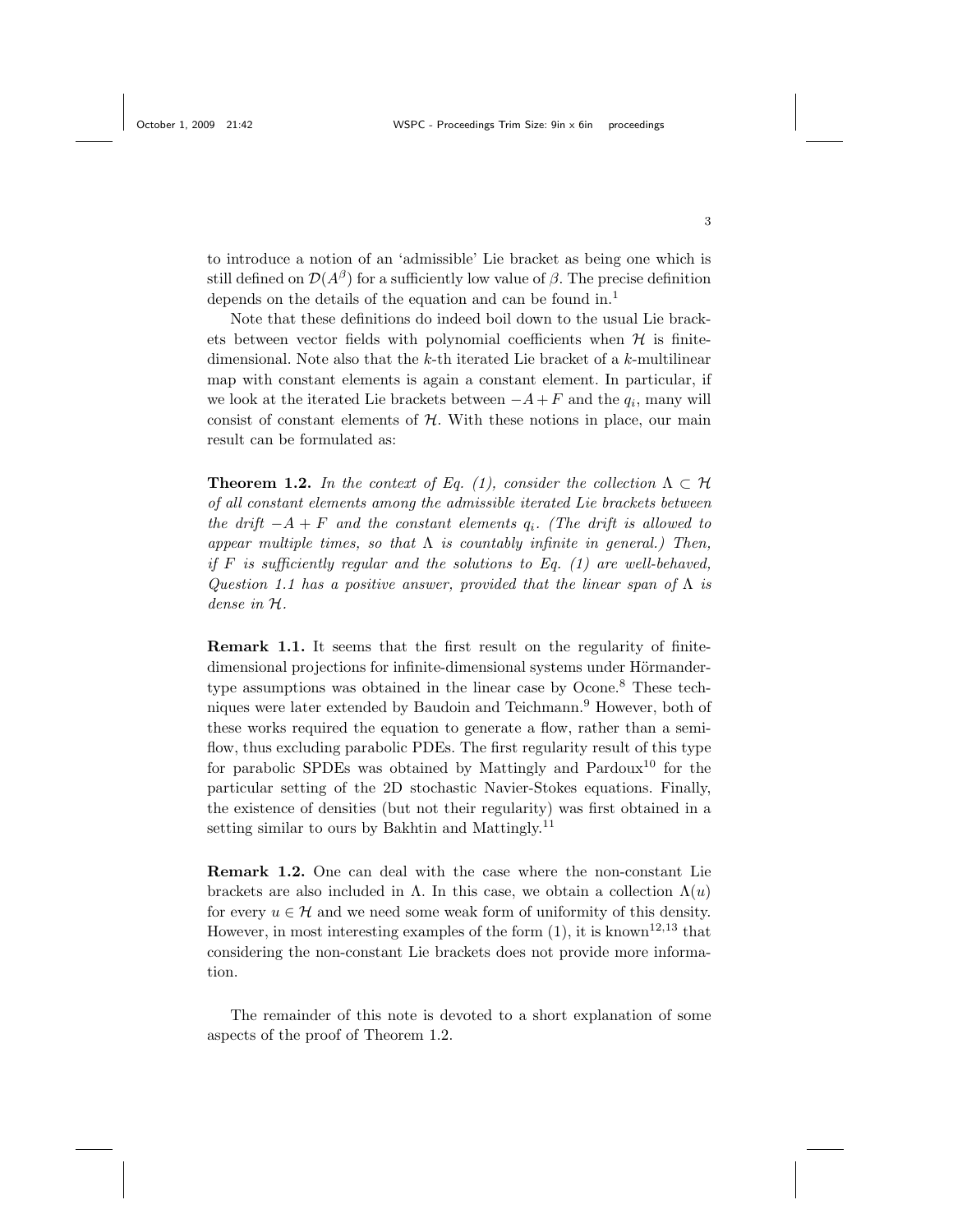## 2. Some aspects of the proof

A natural line of attack is to try to mimic the probabilistic proof of Hörmaner's theorem, as obtained by Malliavin,  $^{14}$  Kusuoka and Stroock,  $^{15,16}$  $Bismut,$ <sup>17</sup> etc. It is a fact that, under some growth restrictions, if a smooth function  $\Phi: \mathbb{R}^M \to \mathbb{R}^N$  with  $M \geq N$  is such that its derivative  $D\Phi(x)$  is of maximal rank at every point, then the image of the standard Gaussian measure under  $q$  has a smooth density with respect to Lebesgue measure. The main insight of the probabilistic proof of Hörmander's theorem is that this fact still holds even if N is infinite, so that we can take for  $\Phi$  the solution to Eq. (2) viewed as a map from Wiener space (an infinite-dimensional Gaussian space) to  $\mathbb{R}^n$ .

The problem then reduces to obtaining a moment bound for the inverse of the 'Malliavin matrix'  $\mathcal{M}_t = D\Phi D\Phi^*$ . Let us first recall in a nutshell how this is achieved in the finite-dimensional case. In the case of Eq. (2), the Malliavin matrix is given by

$$
\langle \xi, \mathcal{M}_t \xi \rangle = \sum_{i=1}^d \int_0^t \langle \xi, J_{s,t} V_i(x(s)) \rangle^2 ds , \qquad (4)
$$

where  $J_{s,t}$  denotes the derivative of the solution map at time t with respect to a change in its initial condition at time  $s < t$ . In the finite-dimensional case, a key step to the analysis is to use the fact that  $J_{s,t} = J_{0,t} J_{0,s}^{-1}$ , so that the invertibility of  $\mathcal{M}_t$  is equivalent to the invertibility of the 'reduced Malliavin matrix'

$$
\langle \xi, \mathcal{C}_t \xi \rangle = \sum_{i=1}^d \int_0^t \langle \xi, J_{0,s}^{-1} V_i(x(s)) \rangle^2 ds , \qquad (5)
$$

which in turn is equivalent to showing that  $\mathbb{P}(\langle \xi, C_t \xi \rangle \leq \varepsilon) = \mathcal{O}(\varepsilon^p)$  for every  $p > 0$ . The point is that the integrand in the definition of  $C_t$  is a semimartingale adapted to the filtration generated by the Wiener process driving the equation. The idea is then to repeatedly apply Itô's formula to the integrand, using the fact that if we set  $Z_V(t) = \langle \xi, J_{0,s}^{-1} V(x(t)) \rangle$  for any smooth vector field  $V$ , one has

$$
dZ_V(t) = Z_{[V_0, V]}(t) dt + \sum_{i=1}^d Z_{[V_i, V]}(t) \circ dW(t).
$$
 (6)

Norris' lemma<sup>18</sup> (a quantitative version of the Doob-Meyer decomposition theorem) then ensures that if  $Z_V$  is small for some V, it must also be small for  $\{[V, V_j]\}_{j=0}^d$ . Since Hörmander's condition ensures that these quantities cannot all be small simultaneously, the claim follows.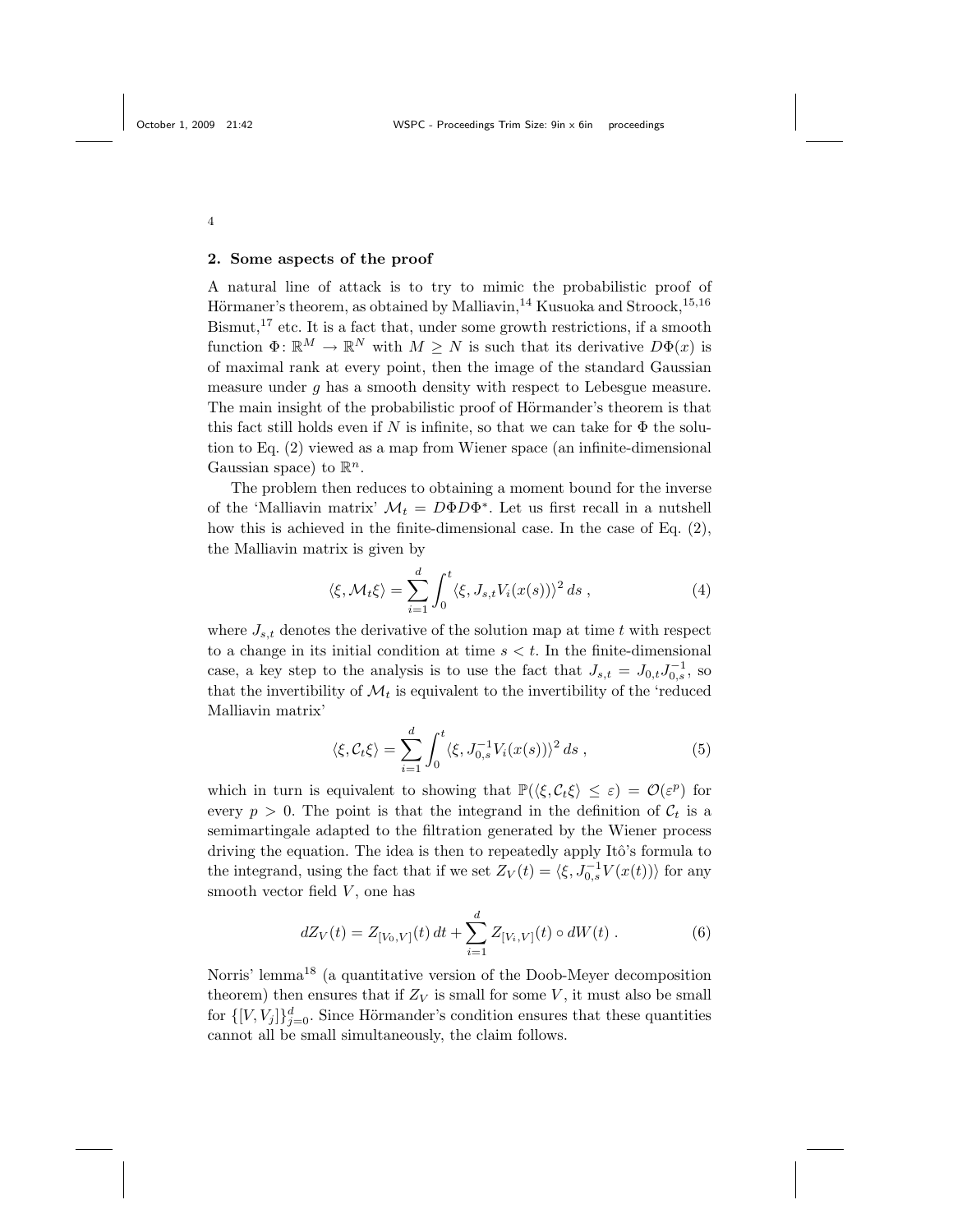The problem with the generalisation to parabolic SPDEs comes from the fact that  $J_{0,s}$  is not invertible, so that we have to deal with the nonadapted integrand in Eq. (4). The trick is to use the fact that all the vector fields appearing in our case have a polynomial structure. This allows us to exploit the additive structure of our noise by setting  $v = u - QW$ , so that  $v$  satisfies the random PDE

$$
\frac{dv}{dt} = -Av + F(v + QW) + AQW \t\t(7)
$$

Since  $F$  is polynomial, the right hand side of this equation can be written as a sum over finitely many terms, each of them being multilinear in both  $v$ and W. A similar procedure to the finite-dimensional analysis then allows us to reduce the question to the following version of Norris' lemma. For a multiindex  $\alpha = (\alpha_1, \ldots, \alpha_\ell)$  write  $W_\alpha(t) = W_{\alpha_1}(t) \cdot \ldots \cdot W_{\alpha_\ell}(t)$  (with the convention that  $W_{\emptyset}(t) = 1$  and consider a stochastic process of the form

$$
Z(t) = \sum_{|\alpha| \le m} A_{\alpha}(t) W_{\alpha}(t) , \qquad (8)
$$

where the  $A_{\alpha}$  are stochastic processes that are not necessarily adapted to the Brownian filtration, but that are almost surely Lipschitz continuous in time. Then, one has:

Proposition 2.1. In the above setting, there exists a universal family of events  $\Omega_{\varepsilon}$  depending only on m such that  $\mathbb{P}(\Omega_{\varepsilon}) = \mathcal{O}(\varepsilon^p)$  for every p and such that the implication

$$
||Z||_{L^{\infty}} \leq \varepsilon \quad \Longrightarrow \quad \begin{cases} \text{ either } \sup_{\alpha} ||A_{\alpha}||_{L^{\infty}} \leq \varepsilon^{3^{-m}} \\ \text{ or } \sup_{\alpha} ||A_{\alpha}||_{\text{Lip}} \geq \varepsilon^{-3^{-(m+1)}} \end{cases} \tag{9}
$$

holds for every  $W \notin \Omega_{\varepsilon}$  and for every  $\varepsilon \in (0,1]$ . Here, the supremum norms are taken over the time interval [0, 1].

**Remark 2.1.** Note that for any given  $W \notin \Omega_{\varepsilon}$ , Eq. (9) is a *deterministic* implication that holds simultaneously for all processes of the form (8).

In order to be able to make use of this proposition, it is important to note that if  $G$  is any polynomial map (i.e. a sum of finitely many multilinear maps), then there exist  $m > 0$  and finitely many polynomial maps  $G_{\alpha}$  that all consist of iterated Lie brackets between  $G, -A+F$ , and the  $q_i$  such that the identity

$$
\frac{d}{ds}\langle \xi, J_{s,t}G(v(s))\rangle = \sum_{\alpha} \langle \xi, J_{s,t}G_{\alpha}(v(s))\rangle W_{\alpha}(t)
$$
\n(10)